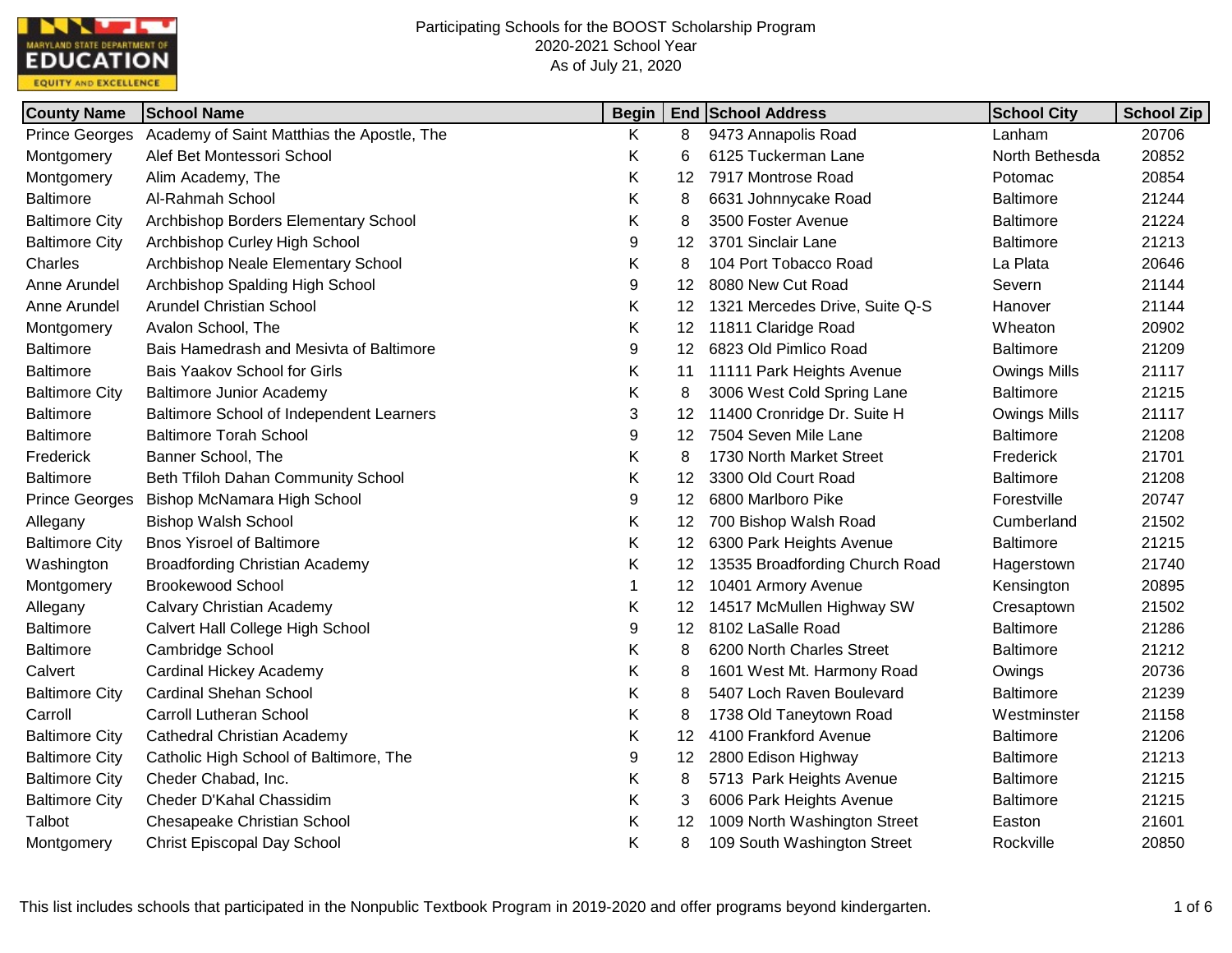

| <b>County Name</b>    | <b>School Name</b>                                       | <b>Begin</b> |    | <b>End School Address</b>      | <b>School City</b>   | <b>School Zip</b> |
|-----------------------|----------------------------------------------------------|--------------|----|--------------------------------|----------------------|-------------------|
| <b>Prince Georges</b> | Christian Academy of Laurel                              | Κ            | 8  | 15002 First Baptist Lane       | Laurel               | 20707             |
| Howard                | Columbia Academy                                         | Κ            | 8  | 10350 Old Columbia Road        | Columbia             | 21046             |
| <b>Baltimore City</b> | Community School, The                                    | 9            | 12 | 2939 Huntingdon Avenue         | <b>BALTIMORE</b>     | 21211             |
| Dorchester            | Countryside Christian School                             | Κ            | 8  | 5333 Austin Road               | Cambridge            | 21613             |
| <b>Baltimore City</b> | Cristo Rey Jesuit High School                            | 9            | 12 | 420 South Chester Street       | <b>Baltimore</b>     | 21231             |
| <b>Baltimore</b>      | Darchei Noam                                             | Κ            | 6  | 2905 Walnut Avenue             | <b>Owings Mills</b>  | 21117             |
| <b>Prince Georges</b> | DeMatha Catholic High School                             | 9            | 12 | 4313 Madison Street            | Hyattsville          | 20781             |
| Montgomery            | Don Bosco Cristo Rey High School                         | 9            | 12 | 1010 Larch Avenue              | <b>Takoma Park</b>   | 20912             |
| Washington            | <b>Ebenezer Christian School</b>                         | Κ            | 12 | 17618 Virginia Avenue          | Hagerstown           | 21740             |
| <b>Baltimore</b>      | Edwards Academy Christian Institute of Learning          | Κ            | 12 | 1055 Taylor Avenue, Suite 001  | <b>Baltimore</b>     | 21286             |
| <b>Prince Georges</b> | Elizabeth Seton High School                              | 9            | 12 | 5715 Emerson Street            | Bladensburg          | 20710             |
| Anne Arundel          | Elvaton Christian Academy                                | Κ            | 8  | 8422 Elvaton Road              | Millersville         | 21108             |
| <b>Baltimore</b>      | <b>Emmanuel Lutheran School</b>                          | Κ            | 8  | 929 Ingleside Avenue           | Baltimore            | 21228             |
| <b>Prince Georges</b> | George E. Peters Seventh Day Adventist Elementary School | Κ            | 8  | 6303 Riggs Road                | Hyattsville          | 20783             |
| <b>Baltimore</b>      | GLA Academy "School of Excellence"                       | Κ            | 5  | 6247 Kenwood Avenue            | Rosedale             | 21237             |
| Cecil                 | Good Shepherd Catholic School                            | Κ            | 8  | 800 Aiken Avenue               | Perryville           | 21903             |
| Washington            | Grace Academy                                            | Κ            | 12 | 13321 Cearfoss Pike            | Hagerstown           | 21740             |
| Charles               | <b>Grace Lutheran School</b>                             | Κ            | 8  | 1200 Charles Street            | LaPlata              | 20646             |
| <b>Baltimore City</b> | <b>Greater Grace Christian Academy</b>                   | Κ            | 12 | 6063 Moravia Park Drive        | <b>Baltimore</b>     | 21206             |
| <b>Baltimore City</b> | Greater Youth Academy, The                               | Κ            | 8  | 200-210 North Bentalou Street  | <b>Baltimore</b>     | 21223             |
| <b>Prince Georges</b> | <b>Highland Park Christian Academy</b>                   | Κ            | 8  | 6801 Sheriff Road              | Landover             | 20785             |
| <b>Baltimore City</b> | Holy Angels Catholic School                              | Κ            | 8  | 1201 South Caton Avenue        | <b>Baltimore</b>     | 21227             |
| Montgomery            | <b>Holy Cross School</b>                                 | Κ            | 8  | 4900 Strathmore Avenue         | <b>Garrett Park</b>  | 20766             |
| <b>Prince Georges</b> | Holy Redeemer Elementary School- College Park            | Κ            | 8  | 4902 Berwyn Road               | <b>College Park</b>  | 20740             |
| Montgomery            | Holy Redeemer School- Kensington                         | Κ            | 8  | 9715 Summit Avenue             | Kensington           | 20895             |
| <b>Prince Georges</b> | Holy Trinity Episcopal Day School                        | Κ            | 8  | 11902 Daisy Lane               | Glenn Dale           | 20769             |
| <b>Baltimore</b>      | Immaculate Conception School                             | Κ            | 8  | 112 Ware Avenue                | Towson               | 21204             |
| <b>Baltimore</b>      | Immaculate Heart of Mary School                          | Κ            | 8  | 8501 Loch Raven Boulevard      | Towson               | 21286             |
| <b>Baltimore</b>      | Israel Henry Beren High School                           | 9            | 12 | 400 Mt. Wilson Lane            | <b>Baltimore</b>     | 21208             |
| <b>Baltimore City</b> | <b>JEWELS School</b>                                     | Κ            | 6  | 5713-B Park Heights Avenue     | <b>Baltimore</b>     | 21215             |
| Harford               | John Carroll School, Inc., The                           | 9            | 12 | 703 Churchville Road           | <b>Bel Air</b>       | 21014             |
| Montgomery            | Kehillat Ashreinu Montessori School                      | 1            | 6  | 1840 University Boulevard West | Wheaton              | 20902             |
| St. Marys             | King's Christian Academy, The                            | Κ            | 12 | 20738 Point Lookout Road       | Callaway             | 20620             |
| Montgomery            | Leo M. Bernstein Jewish Academy of Fine Arts             | Κ            | 6  | 1401 Arcola Avenue             | <b>Silver Spring</b> | 20902             |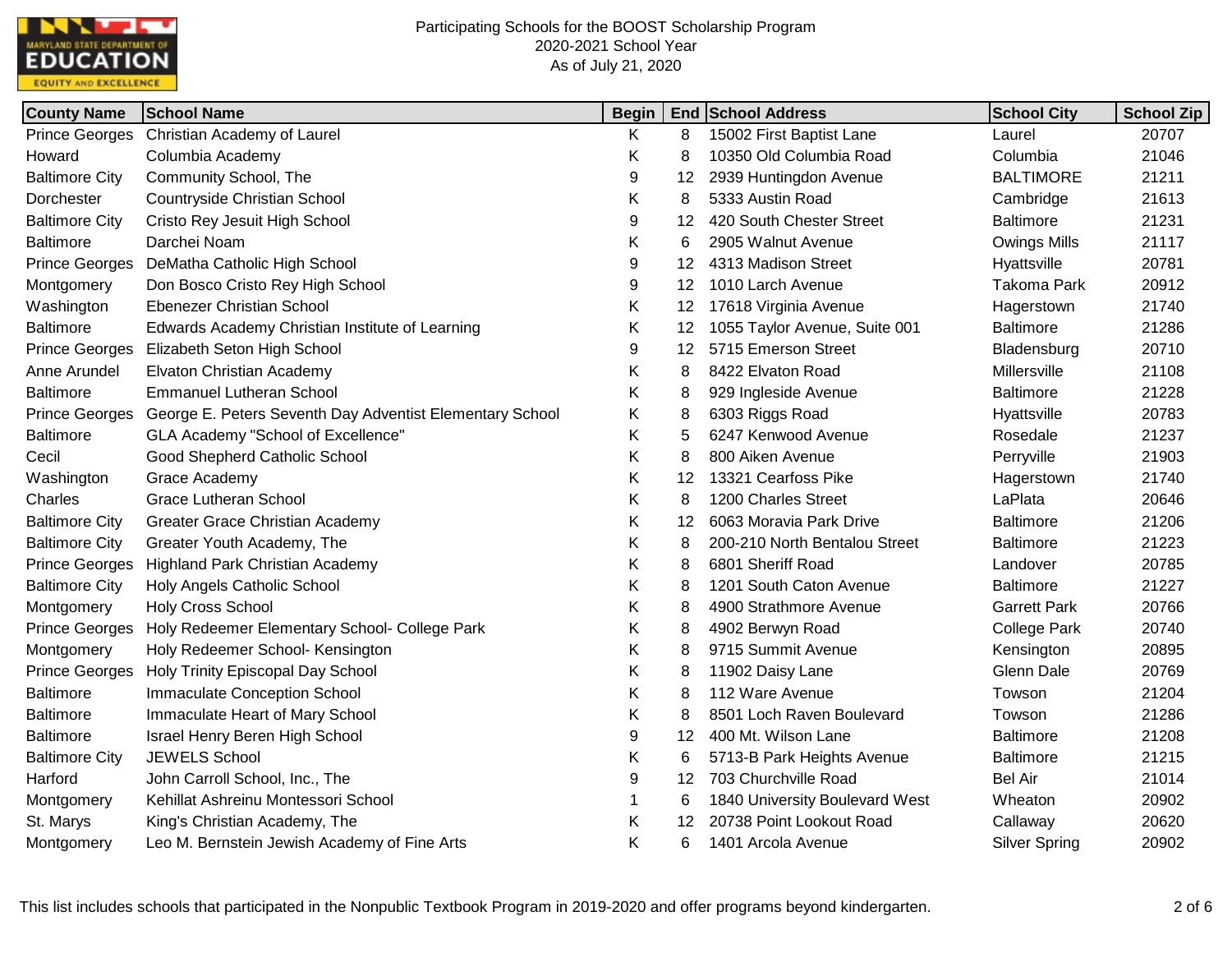

| <b>County Name</b>    | <b>School Name</b>                        | <b>Begin</b> |    | <b>End School Address</b>    | <b>School City</b>    | <b>School Zip</b> |
|-----------------------|-------------------------------------------|--------------|----|------------------------------|-----------------------|-------------------|
| St. Marys             | Leonard Hall Junior Naval Academy, Inc.   | 6            |    | 12 41740 Baldridge Street    | Leonardtown           | 20650             |
| Montgomery            | <b>Little Flower School</b>               | Κ            | 8  | 5601 Massachusetts Avenue    | Bethesda              | 20816             |
| St. Marys             | <b>Little Flower School</b>               | Κ            | 8  | 20410 Point Lookout Road     | <b>Great Mills</b>    | 20634             |
| <b>Prince Georges</b> | M & M Learning Center                     | Κ            | 12 | 9015 Rhode Island Ave        | <b>College Park</b>   | 20740             |
| Montgomery            | Mary of Nazareth Roman Catholic School    | Κ            | 8  | 14131 Seneca Road            | Darnestown            | 20874             |
| Montgomery            | Melvin J. Berman Hebrew Academy           | Κ            | 12 | 13300 Arctic Avenue          | Rockville             | 20853             |
| <b>Baltimore City</b> | Mercy High School                         | 9            | 12 | 1300 East Northern Parkway   | <b>Baltimore</b>      | 21239             |
| <b>Baltimore City</b> | Mesivta Kesser Torah of Baltimore         | 9            | 12 | 3702 Fords Lane              | <b>Baltimore</b>      | 21215             |
| <b>Baltimore</b>      | Mesivta Neimus Hatorah                    | 9            | 11 | 4398 Crest Heights Road      | <b>Baltimore</b>      | 21215             |
| Anne Arundel          | Monsignor Slade Catholic School           | Κ            | 8  | 120 Dorsey Road              | Glen Burnie           | 21061             |
| Worcester             | Most Blessed Sacrament Catholic School    | Κ            | 8  | 11242 Race Track Road        | <b>Berlin</b>         | 21811             |
| Montgomery            | Mother of God School                      | Κ            | 8  | 20501 Goshen Road            | Gaithersburg          | 20879             |
| Frederick             | Mother Seton School                       | Κ            | 8  | 100 Creamery Road            | Emmitsburg            | 21727             |
| Cecil                 | Mount Aviat Academy                       | Κ            | 8  | 399 Childs Road              | Childs                | 21916             |
| <b>Baltimore</b>      | Mount de Sales Academy                    | 9            | 12 | 700 Academy Road             | Catonsville           | 21228             |
| <b>Baltimore City</b> | Mount St. Joseph High School              | 9            | 12 | 4403 Frederick Avenue        | <b>Baltimore</b>      | 21229             |
| <b>Baltimore City</b> | Mt. Pleasant Christian School             | Κ            | 5  | 6000 Radecke Avenue          | <b>Baltimore</b>      | 21206             |
| <b>Prince Georges</b> | <b>National Christian Academy</b>         | Κ            | 12 | 6701 Bock Road               | Ft. Washington        | 20744             |
| <b>Prince Georges</b> | New Hope Academy                          | Κ            | 12 | 7009 Varnum Street           | <b>Landover Hills</b> | 20784             |
| <b>Baltimore</b>      | Notre Dame Preparatory School             | 6            | 12 | 815 Hampton Lane             | Towson                | 21286             |
| <b>Baltimore City</b> | Ohr Chadash Academy                       | Κ            | 8  | 7310 Park Heights Avenue     | <b>Baltimore</b>      | 21208             |
| Montgomery            | <b>Olney Adventist Preparatory School</b> | Κ            | 8  | 4100 Olney-Laytonsville Road | Olney                 | 20832             |
| <b>Baltimore</b>      | Our Lady of Hope/St. Luke School          | Κ            | 8  | 8003 North Boundary Road     | <b>Baltimore</b>      | 21222             |
| Montgomery            | Our Lady of Lourdes School                | Κ            | 8  | 7500 Pearl Street            | Bethesda              | 20814             |
| Montgomery            | Our Lady of Mercy School                  | Κ            | 8  | 9222 Kentsdale Drive         | Potomac               | 20854             |
| <b>Baltimore</b>      | Our Lady of Mount Carmel School           | Κ            | 12 | 1706 Old Eastern Avenue      | <b>Baltimore</b>      | 21221             |
| Howard                | Our Lady of Perpetual Help School         | Κ            | 8  | 4801 Ilchester Road          | <b>Ellicott City</b>  | 21043             |
| <b>Baltimore</b>      | Our Lady of Victory School                | Κ            | 8  | 4416 Wilkens Avenue          | <b>Baltimore</b>      | 21229             |
| Calvert               | Our Lady star of the Sea                  | Κ            | 8  | 90 Alexander Lane            | Solomons              | 20688             |
| <b>Baltimore</b>      | Pilgrim Christian Day School              | Κ            | 6  | 7200 Liberty Road            | <b>Baltimore</b>      | 21207             |
| <b>Prince Georges</b> | Reid Temple Christian Academy             | Κ            | 8  | 11400 Glenn Dale Boulevard   | Glenn Dale            | 20769             |
| Howard                | Resurrection/St. Paul School              | Κ            | 8  | 3155 Paulskirk Drive         | <b>Ellicott City</b>  | 21042             |
| <b>Baltimore</b>      | <b>Sacred Heart School</b>                | Κ            |    | 63 Sacred Heart Lane         | Glyndon               | 21071             |
| <b>Prince Georges</b> | Saint Columba School                      | Κ            | 8  | 7800 Livingston Road         | Oxon Hill             | 20745             |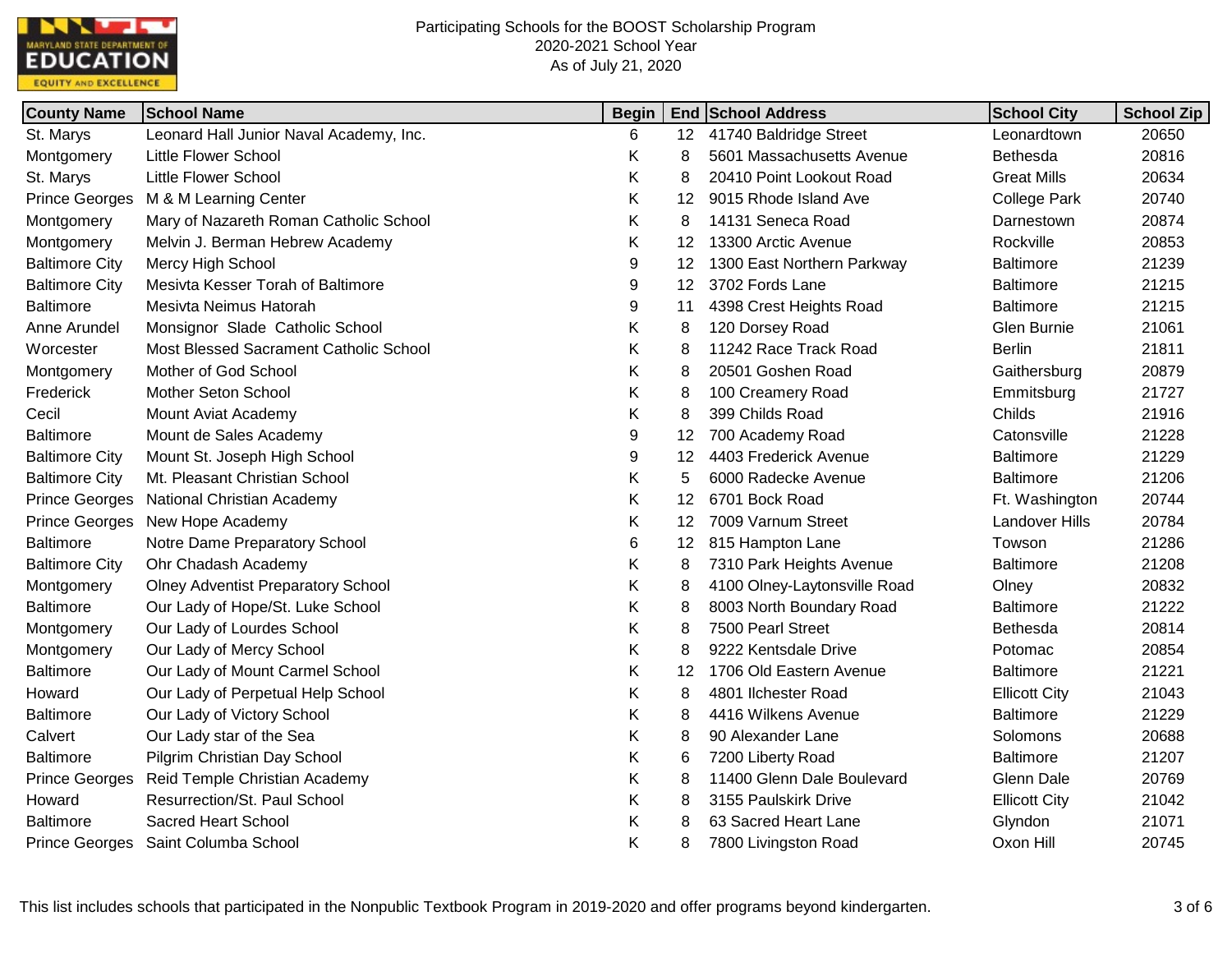

| <b>County Name</b>    | <b>School Name</b>                            | <b>Begin</b> |    | <b>End School Address</b>    | <b>School City</b>   | <b>School Zip</b> |
|-----------------------|-----------------------------------------------|--------------|----|------------------------------|----------------------|-------------------|
| <b>Baltimore City</b> | Saint Frances Academy                         | 9            |    | 12 501 East Chase Street     | <b>Baltimore</b>     | 21202             |
| <b>Baltimore City</b> | School of the Cathedral of Mary Our Queen     | Κ            | 8  | 111 Amberly Way              | <b>Baltimore</b>     | 21210             |
| Anne Arundel          | School of the Incarnation                     | Κ            | 8  | 2601 Symphony Lane           | Gambrills            | 21054             |
| <b>Prince Georges</b> | <b>SHABACH! Christian Academy</b>             | Κ            | 8  | 3600 Brightseat Road         | Landover             | 20785             |
| <b>Baltimore</b>      | Sisters Academy of Baltimore                  | 5            | 8  | 139 First Avenue             | <b>Baltimore</b>     | 21227             |
| Talbot                | SS. Peter and Paul Elementary School          | Κ            | 8  | 900 High Street              | Easton               | 21601             |
| Talbot                | SS. Peter and Paul High School                | 9            | 12 | 900 High Street              | Easton               | 21601             |
| <b>Baltimore</b>      | St. Agnes School                              | Κ            | 8  | 603 St. Agnes Lane           | <b>Baltimore</b>     | 21229             |
| <b>Prince Georges</b> | St. Ambrose School                            | Κ            | 8  | 6310 Jason Street            | Cheverly             | 20785             |
| Montgomery            | St. Andrew Apostle School                     | Κ            | 12 | 11602 Kemp Mill Road         | <b>Silver Spring</b> | 20902             |
| Howard                | St. Augustine School                          | Κ            | 8  | 5990 Old Washington Road     | Elkridge             | 21075             |
| Montgomery            | St. Bartholomew's School                      | Κ            | 8  | 6900 River Road              | Bethesda             | 20817             |
| Montgomery            | St. Bernadette School                         | Κ            | 8  | 80 University Boulevard East | <b>Silver Spring</b> | 20901             |
| <b>Baltimore City</b> | St. Casimir Catholic School                   | Κ            | 8  | 1035 South Kenwood Avenue    | <b>Baltimore</b>     | 21224             |
| Montgomery            | St. Elizabeth School                          | Κ            | 8  | 917 Montrose Road            | Rockville            | 20852             |
| Wicomico              | St. Francis de Sales Catholic School          | Κ            | 8  | 500 Camden Avenue            | Salisbury            | 21801             |
| Montgomery            | St. Francis International School              | Κ            | 8  | 1500 St. Camillus Drive      | <b>Silver Spring</b> | 20903             |
| <b>Baltimore City</b> | St. Francis of Assisi School                  | Κ            | 8  | 3617 Harford Road            | <b>Baltimore</b>     | 21218             |
| <b>Baltimore City</b> | St. Ignatius Loyola Academy                   | 5            | 8  | 300 East Gittings Street     | <b>Baltimore</b>     | 21230             |
| <b>Baltimore City</b> | St. James and John Catholic Elementary School | Κ            | 8  | 1012 Somerset Street         | <b>Baltimore</b>     | 21202             |
| Montgomery            | St. Jane de Chantal School                    | Κ            | 8  | 9525 Old Georgetown Road     | Bethesda             | 20814             |
| Anne Arundel          | St. Jane Frances School                       | Κ            | 8  | 8513 St. Jane Drive          | Pasadena             | 21122             |
| <b>Prince Georges</b> | St. Jerome's School                           | Κ            | 8  | 5207 42nd Place              | Hyattsville          | 20781             |
| Harford               | St. Joan of Arc School                        | Κ            | 8  | 230 S. Law Street            | Aberdeen             | 21001             |
| Frederick             | St. John Regional Catholic School             | Κ            | 8  | 8414 Opossumtown Pike        | Frederick            | 21702             |
| Carroll               | St. John School                               | Κ            | 8  | 45 Monroe Street             | Westminster          | 21157             |
| Montgomery            | St. John the Baptist School                   | Κ            | 8  | 12319 New Hampshire Avenue   | <b>Silver Spring</b> | 20904             |
| Anne Arundel          | St. John the Evangelist School                | Κ            | 8  | 669 Ritchie Highway          | Severna Park         | 21146             |
| <b>Prince Georges</b> | St. John the Evangelist School                | Κ            | 8  | 8912 Old Branch Avenue       | Clinton              | 20735             |
| Montgomery            | St. John the Evangelist School                | Κ            | 8  | 10201 Woodland Drive         | <b>Silver Spring</b> | 20902             |
| <b>Baltimore</b>      | St. John the Evangelist School                | Κ            | 8  | 13311 Long Green Pike        | <b>Hydes</b>         | 21082             |
| Frederick             | St. John's Catholic Preparatory School, Inc.  | 9            | 12 | 3989 Buckeystown Pike        | Buckeystown          | 21717             |
| St. Marys             | St. John's School                             | Κ            | 8  | 43900 St. John's Road        | Hollywood            | 20636             |
| <b>Prince Georges</b> | St. Joseph Regional School                    | Κ            | 8  | 11011 Montgomery Road        | <b>Beltsville</b>    | 20705             |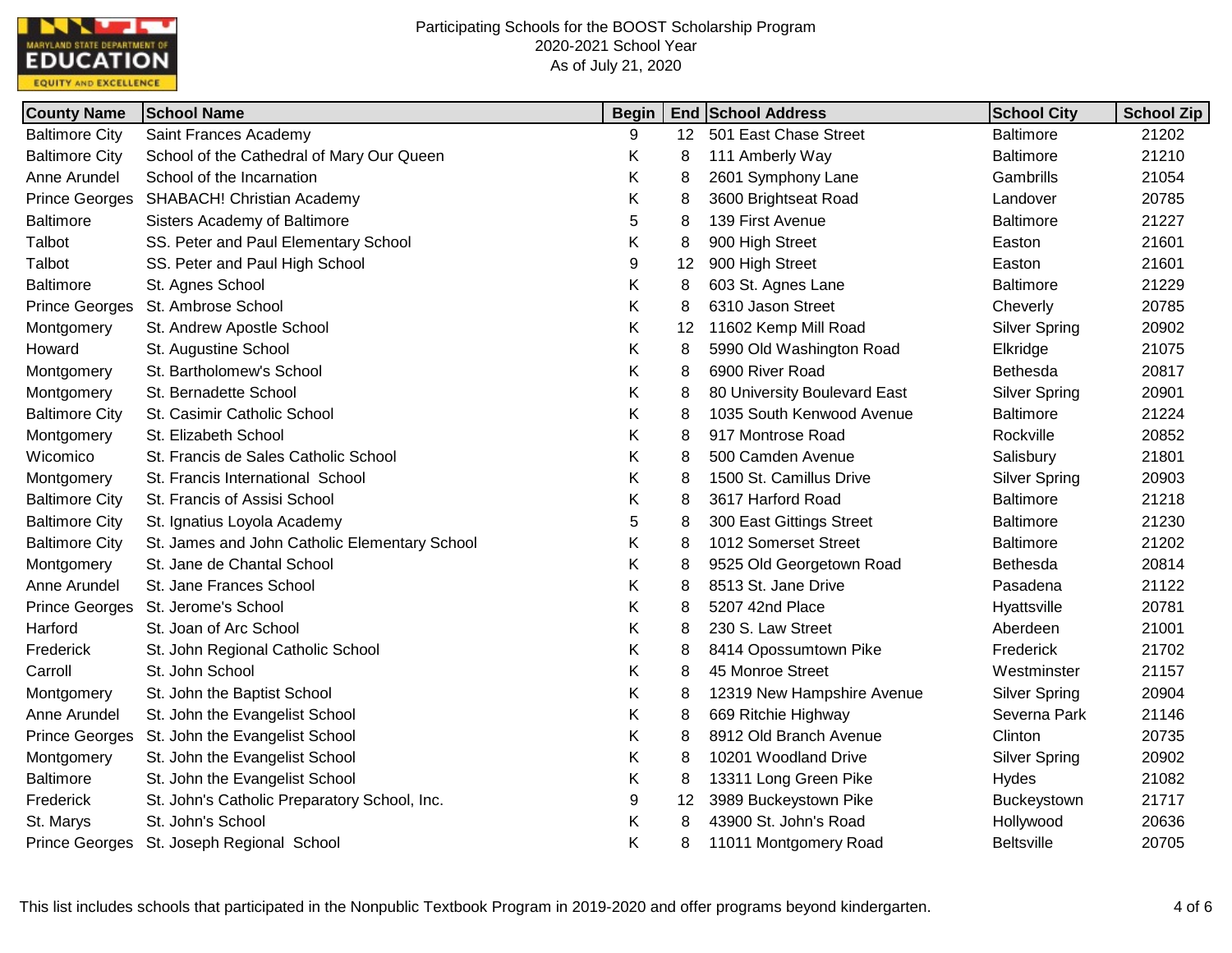

| <b>County Name</b>    | <b>School Name</b>                     | <b>Begin</b> |    | <b>End School Address</b>     | <b>School City</b>    | <b>School Zip</b> |
|-----------------------|----------------------------------------|--------------|----|-------------------------------|-----------------------|-------------------|
| <b>Baltimore</b>      | St. Joseph School                      | K            | 8  | 8416 Belair Road              | <b>Baltimore</b>      | 21236             |
| <b>Baltimore</b>      | St. Joseph's School                    | K            | 8  | 105 Church Lane               | Cockeysville          | 21030             |
| Montgomery            | St. Jude Catholic School               | Κ            | 8  | 4820 Walbridge Street         | Rockville             | 20853             |
| Howard                | St. Louis School                       | Κ            | 8  | 12500 Clarksville Pike        | Clarksville           | 21029             |
| Harford               | St. Margaret School                    | Κ            | 8  | 205 North Hickory Avenue      | <b>Bel Air</b>        | 21014             |
| Washington            | St. Maria Goretti Catholic High School | 9            | 12 | 18614 Crestwood Drive         | Hagerstown            | 21742             |
| <b>Baltimore</b>      | St. Mark School                        | K            | 8  | 26 Melvin Avenue              | Catonsville           | 21228             |
| Montgomery            | St. Martin of Tours School             | Κ            | 8  | 115 South Frederick Avenue    | Gaithersburg          | 20877             |
| Anne Arundel          | St. Martin's Lutheran Church School    | Κ            | 8  | 1120 Spa Road                 | Annapolis             | 21403             |
| <b>Prince Georges</b> | St. Mary of the Assumption School      | Κ            | 8  | 4610 Largo Road               | <b>Upper Marlboro</b> | 20772             |
| <b>Prince Georges</b> | St. Mary of the Mills School           | Κ            | 8  | 106 St. Mary's Place          | Laurel                | 20707             |
| Washington            | St. Mary School                        | Κ            | 8  | 218 West Washington Street    | Hagerstown            | 21740             |
| Anne Arundel          | St. Mary's Elementary School           | Κ            | 8  | 111 Duke of Gloucester Street | Annapolis             | 21401             |
| Anne Arundel          | St. Mary's High School                 | 9            | 12 | 113 Duke of Gloucester Street | Annapolis             | 21401             |
| St. Marys             | St. Mary's Ryken High School           | 9            | 12 | 22600 Camp Calvert Road       | Leonardtown           | 20650             |
| Montgomery            | St. Mary's School                      | Κ            | 8  | 600 Veirs Mill Road           | Rockville             | 20852             |
| <b>Prince Georges</b> | St. Mary's School                      | Κ            | 8  | 7207 Annapolis Road           | <b>Landover Hills</b> | 20784             |
| Charles               | St. Mary's School                      | Κ            | 8  | 13735 Notre Dame Place        | Bryantown             | 20617             |
| <b>Prince Georges</b> | St. Mary's School of Piscataway        | Κ            | 8  | 13407 Piscataway Road         | Clinton               | 20735             |
| <b>Baltimore</b>      | St. Michael - St. Clement School       | Κ            | 8  | 10 Willow Avenue              | <b>Baltimore</b>      | 21206             |
| St. Marys             | St. Michael's School                   | Κ            | 8  | 16560 Three Notch Road        | Ridge                 | 20680             |
| <b>Baltimore</b>      | St. Paul Lutheran School               | Κ            | 6  | 2001 Old Frederick Road       | <b>Baltimore</b>      | 21228             |
| Anne Arundel          | St. Paul's Lutheran School             | Κ            | 8  | 308 Oak Manor Drive           | Glen Burnie           | 21061             |
| <b>Baltimore</b>      | St. Peter's Elementary School          | Κ            | 6  | 7910 Belair Road              | <b>Baltimore</b>      | 21236             |
| Charles               | St. Peter's School                     | Κ            | 8  | 3310 St. Peter's Drive        | Waldorf               | 20601             |
| Montgomery            | St. Peter's School                     | Κ            | 8  | 2900 Sandy Spring Road        | Olney                 | 20832             |
| Anne Arundel          | St. Philip Neri School                 | Κ            | 8  | 6401 South Orchard Road       | Linthicum             | 21090             |
| <b>Prince Georges</b> | St. Philip the Apostle School          | Κ            | 8  | 5414 Henderson Way            | Camp Springs          | 20746             |
| <b>Prince Georges</b> | St. Pius X Regional School             | Κ            | 8  | 14710 Annapolis Road          | <b>Bowie</b>          | 20715             |
| <b>Baltimore</b>      | St. Pius X School                      | Κ            | 8  | 6432 York Road                | <b>Baltimore</b>      | 21212             |
| Montgomery            | St. Raphael School                     | Κ            | 8  | 1513 Dunster Road             | Rockville             | 20854             |
| <b>Baltimore</b>      | St. Stephen School                     | Κ            | 8  | 8028 Bradshaw Road            | Kingsville            | 21087             |
| Frederick             | St. Thomas More Academy                | Κ            | 8  | 103 Prospect Street           | Middletown            | 21769             |
| <b>Baltimore</b>      | St. Ursula School                      | Κ            | 8  | 8900 Harford Road             | Parkville             | 21234             |